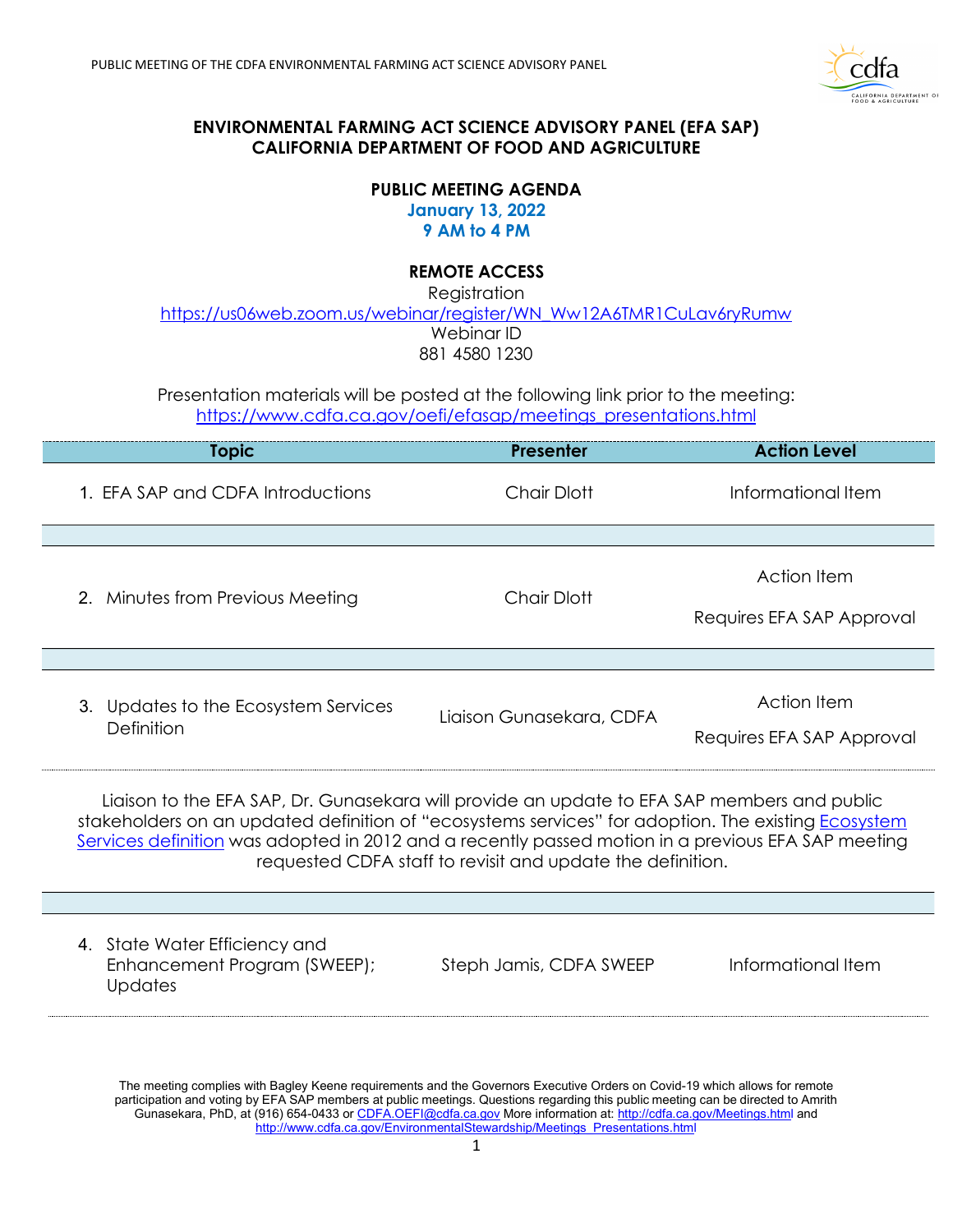The SWEEP solicitation for applications opened on October 19, 2021 and will close on January 18, 2022. submitted and awards made. SWEEP was allocated \$50 million for this solicitation for Fiscal Year 2021- Presented will be an update on the solicitation application process including number of applications 2022.<https://www.cdfa.ca.gov/oefi/sweep/>

| 5. SWEEP Pilot Project                                                                                                                                                                                                                                                                                                                                                                                                                                                                                                                                                                                                                                          | Scott Weeks, CDFA SWEEP                              | Action Item (proposed water<br>only pilot program)<br>Requires EFA SAP Approval |  |  |
|-----------------------------------------------------------------------------------------------------------------------------------------------------------------------------------------------------------------------------------------------------------------------------------------------------------------------------------------------------------------------------------------------------------------------------------------------------------------------------------------------------------------------------------------------------------------------------------------------------------------------------------------------------------------|------------------------------------------------------|---------------------------------------------------------------------------------|--|--|
| CDFA will present information on a proposed new framework for a pilot program that attempts to<br>quantify water savings only with no additional increases in greenhouse gases from irrigation projects in<br>the Southern California desert region. The EFA SAP will be asked to review the framework presentation<br>and decide if to move this pilot program to the next stage of releasing a draft request for applications for<br>public comment following the meeting.                                                                                                                                                                                    |                                                      |                                                                                 |  |  |
| 6. Water Efficiency Technical<br>Assistance Program (WETA); Updates                                                                                                                                                                                                                                                                                                                                                                                                                                                                                                                                                                                             | Scott Weeks, CDFA SWEEP                              | Informational Item                                                              |  |  |
| The Budget Act of 2021 appropriated \$5 million to CDFA for irrigation water efficiency and nutrient<br>management technical assistance grants. The Water Efficiency Technical Assistance (WETA) grant<br>program is designed to facilitate technical assistance to agricultural operations for on-farm irrigation<br>water and energy use efficiency and nutrient management. The WETA solicitation for applications<br>opened on November 22, 2021 and will close on January 19, 2022. Presented will be an update on the<br>solicitation application process including number of applications submitted.<br>https://www.cdfa.ca.gov/oefi/technical/weta.html |                                                      |                                                                                 |  |  |
| 7. Technical Assistance Program;<br>Updates                                                                                                                                                                                                                                                                                                                                                                                                                                                                                                                                                                                                                     | Carolyn Cook, CDFA SWEEP                             | Informational Item                                                              |  |  |
| An update on the Technical Assistance Program for Climate Smart Agriculture will be provided.<br>https://www.cdfa.ca.gov/oefi/technical/                                                                                                                                                                                                                                                                                                                                                                                                                                                                                                                        |                                                      |                                                                                 |  |  |
| 8. Healthy Soils Program; Updates                                                                                                                                                                                                                                                                                                                                                                                                                                                                                                                                                                                                                               | Nina Bingham, CDFA HSP<br>Elizabeth Hessom, CDFA HSP | Informational Item                                                              |  |  |
| The meeting complies with Bagley Keene requirements and the Governors Executive Orders on Covid-19 which allows for remote<br>participation and voting by EFA SAP members at public meetings. Questions regarding this public meeting can be directed to Amrith<br>Gunasekara, PhD, at (916) 654-0433 or CDFA.OEFI@cdfa.ca.gov More information at: http://cdfa.ca.gov/Meetings.html and<br>http://www.cdfa.ca.gov/EnvironmentalStewardship/Meetings Presentations.html                                                                                                                                                                                         |                                                      |                                                                                 |  |  |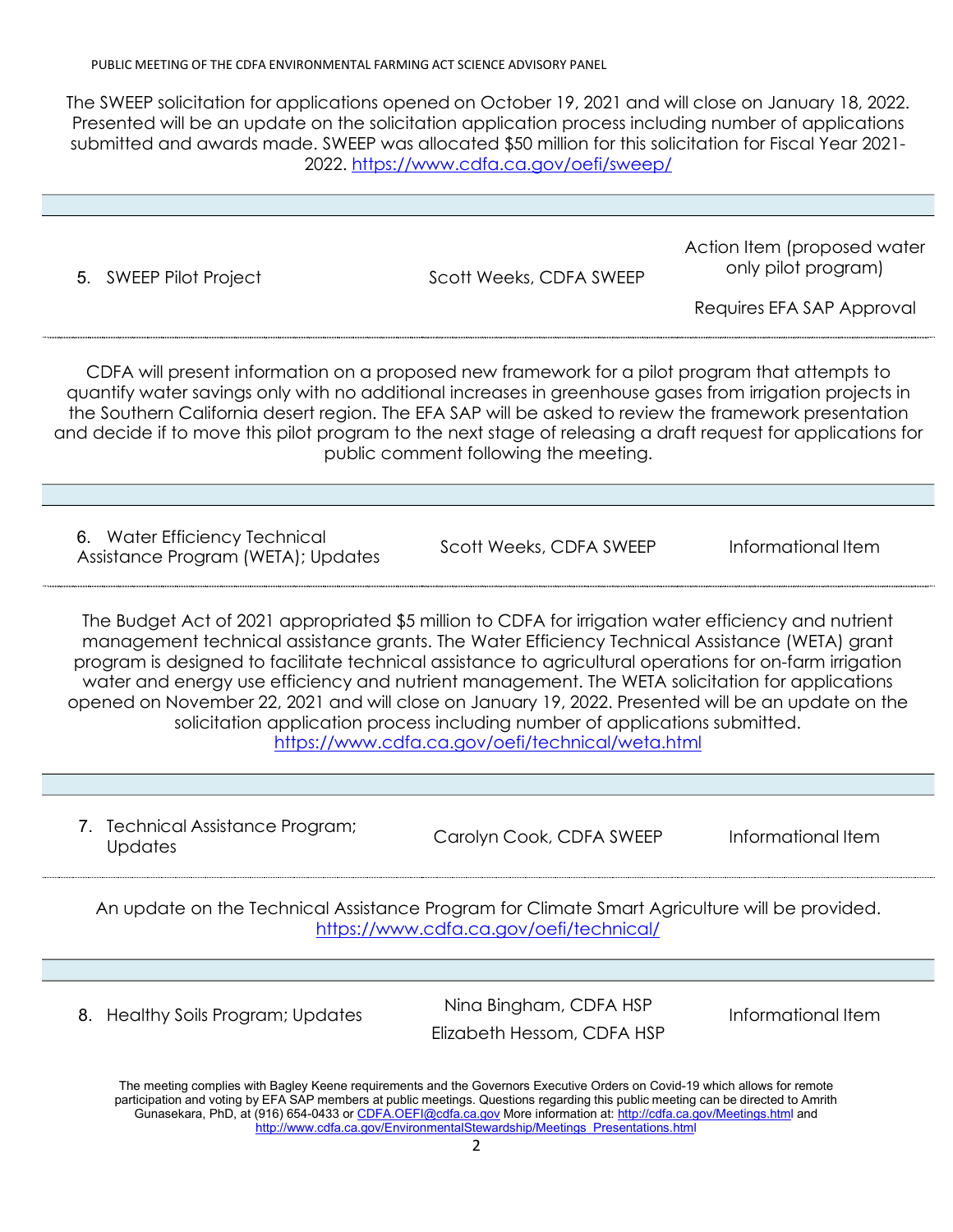#### PUBLIC MEETING OF THE CDFA ENVIRONMENTAL FARMING ACT SCIENCE ADVISORY PANEL

 The Healthy Soils Program (HSP) Incentive Program is currently accepting applications as part of a \$75 million Fiscal Year 2021-22 allocation. The Incentives solicitation for applications opened on November 1, 2021 and will close on February 25, 2022. The Demonstration Projects application period was from November 1, 2021 through December 31, 2021. Presented will be an update on the solicitation application process including number of applications submitted and awards made. <https://www.cdfa.ca.gov/oefi/healthysoils/>

| 9. Pollinator Habitat Program | Carolyn Cook, CDFA PHP | Informational Item |
|-------------------------------|------------------------|--------------------|
|                               |                        |                    |

 habitat on farms and ranches. CDFA will present information the funding appropriation and discuss the framework under consideration. CDFA received \$15 million for this program in Fiscal Year 2021-2022. The Pollinator Habitat Program (PHP) is a proposed new program focused on incentivizing pollinator

10. Conservation Agriculture Planning Grants Program (CAPGP); Updates

Carolyn Cook, CDFA CAPGP Informational Item

 The CAPGP is a new program under CDFA Climate Smart Agriculture portfolio and allows for planning grants so agricultural operations in California can plan for climate change mitigation and adaption round of public comments on the Draft Request for Proposals for the Conservation Agriculture Planning and [CDFA responses t](https://www.cdfa.ca.gov/oefi/planning/docs/public_comment_response_docDec2021.pdf)o those comments which are now posted on the [program website.](https://www.cdfa.ca.gov/oefi/planning/) Summarized public comments and CDFA responses are also included in the <u>Binder of Information</u> for this meeting. CDFA is currently working internally on a cost for the carbon farm plans prior to releasing the solicitation activities. CDFA received \$17 million for the CAPGP for Fiscal Year 2021-22. CDFA received a second Grants Program between September 16 and October 19, 2021. Presented will be the [public comments](https://www.cdfa.ca.gov/oefi/planning/docs/CAPGP_Public_Comments_Round_2.pdf)  for applications.<https://www.cdfa.ca.gov/oefi/planning/>

| 11. Public Comment                | <b>Chair Dlott</b> | Informational Item |
|-----------------------------------|--------------------|--------------------|
|                                   |                    |                    |
| 12. Next Meeting - April 14, 2022 | <b>Chair Dlott</b> | Informational Item |